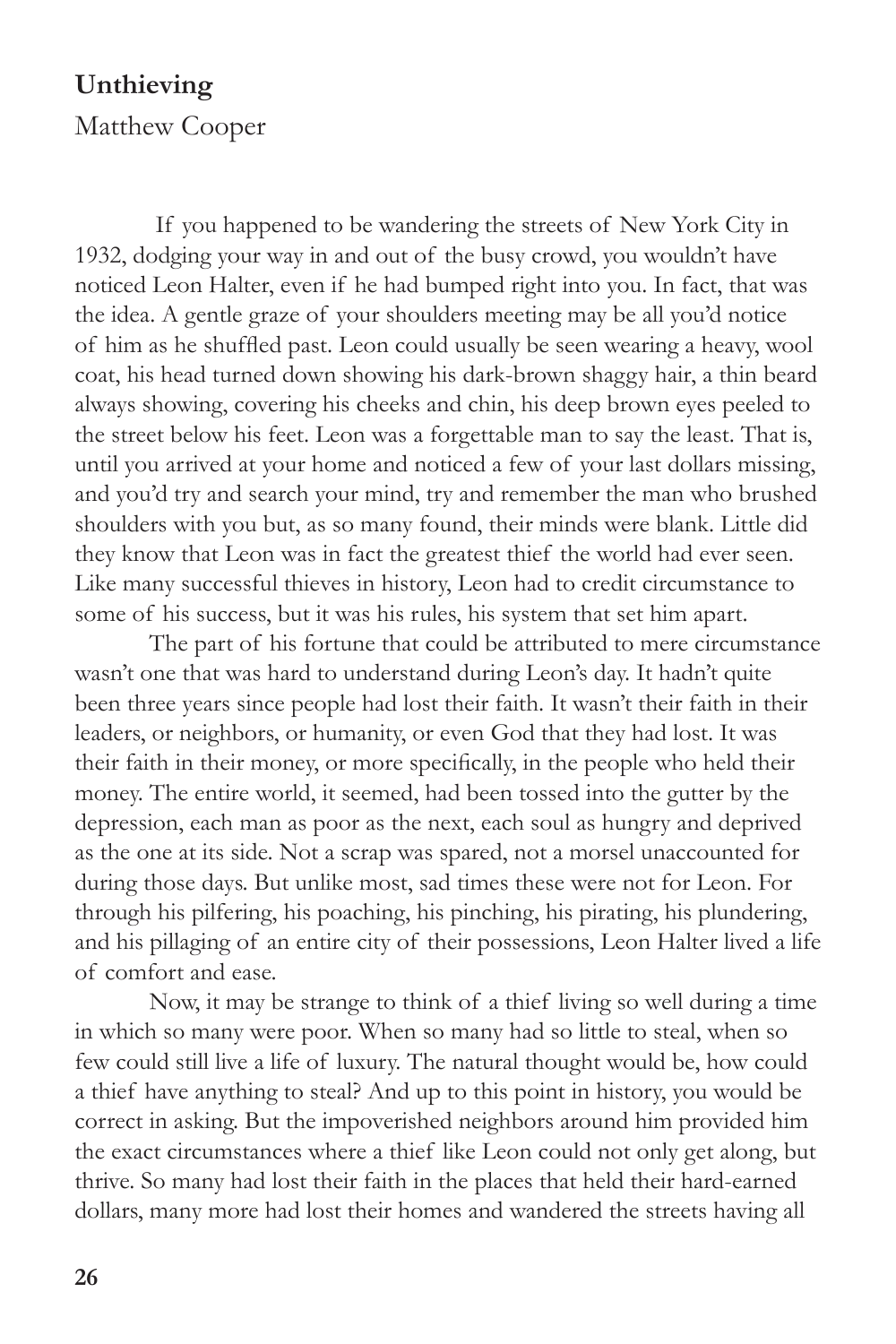their possessions with them. Now, this set of circumstances lead us to the logical question of, where do people keep their money if not in banks and they have no homes? Simple deduction lands their final dollars and cents to lie in their pockets, right along with pictures of family, identification and, more often than not, one of Leon's hands. With this environment all around him, Leon had the choice of any pocket in the city for his funds for living to flow from. Indeed it was a good place and time for his occupation to thrive.

While these conditions provided him the fountain necessary to draw his wealth from, it was his rules that set him apart from the common thief during this time. It was these that Leon considered to make him a cut above the rest; it was these that separated him from any other thief in history. There were only four that he followed, but they were his religion, his creed, and they were what governed his life. A little self control can go a long way in the life that is lived off the scraps of others. These rules, Leon believed, could make any two-bit hack of a burglar into as great of a thief as he was. They were as follows:

> 1. Never take more than what can be forgotten: This was Leon's first and foremost of any of the rules that he had imposed on himself. It was the largest reason he had been so successful for such a long time. Many of those who were considered the "greatest" thieves throughout history were regarded so because they stole large, expensive, irreplaceable things. Many of these men were also caught throughout the ages, and it was a simple flaw in their thinking as Leon saw it.

If you stole a work of art, a diamond, or a vault full of cash someone was going to miss it, someone was going to report it, someone was going to come after you and, sadly, more often than not, someone (being the thief) was going to prison…or worse. But if one followed this particular rule and stole only things that its owners would pass off as nothing, as something that must have slipped through the cracks of their lives, then the item was lost forever and was to be owned entirely by the thief. The exhausting process of running, of hiding, of stashing the goods, was completely eliminated, and the item was fully owned; one hundred percent transference from owner's pocket into Leon's. Stealing one's possessions was such a tricky task, but stealing the memories that go along with an item, now that is entirely impossible. Best to stick to the things people never knew they had for sure to begin with.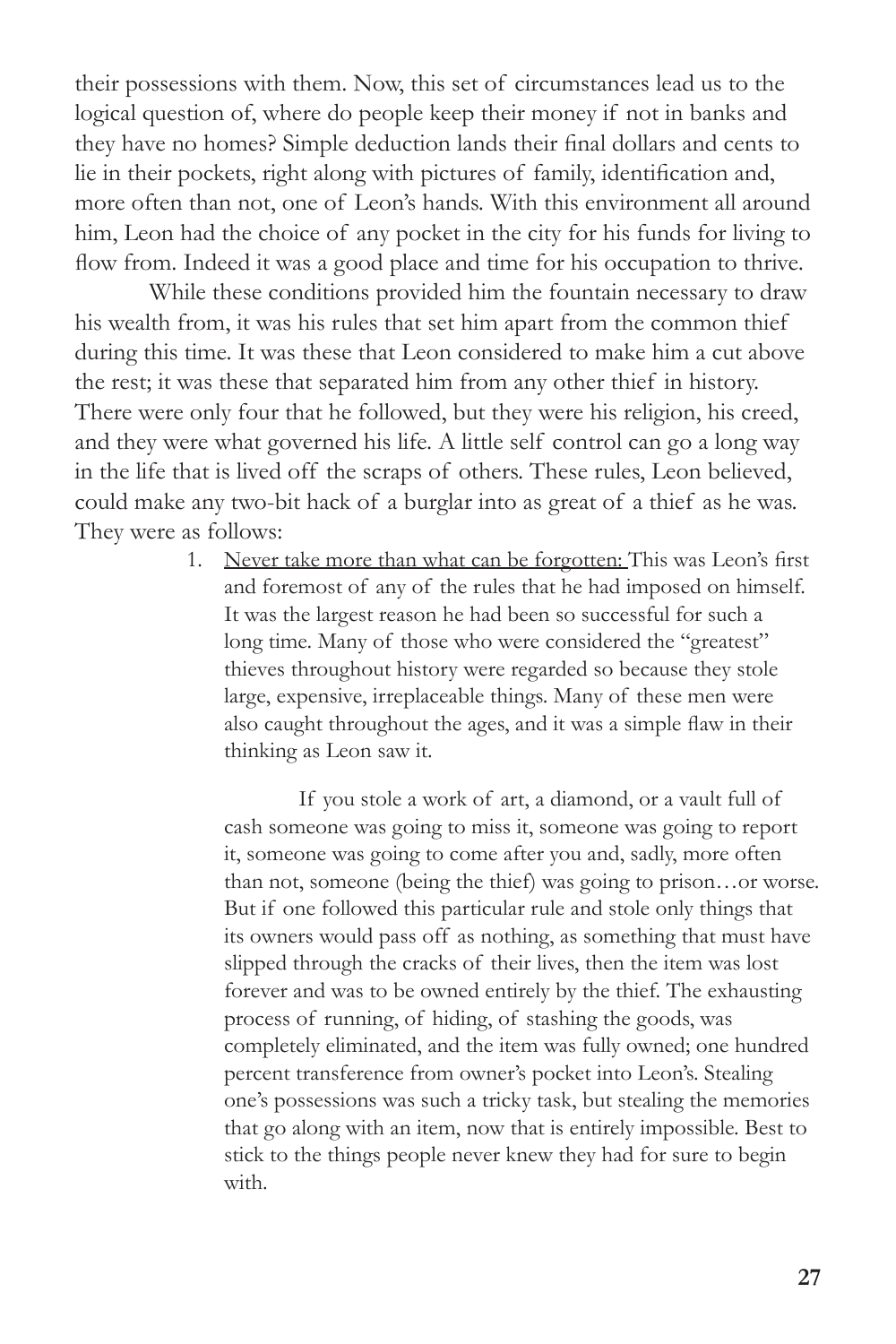2. Never take from those who need what little they have: Now this rule may seem hard to follow in a time like the one Leon lived in but, in the reality of daily life, it wasn't difficult. Noticing the difference between those who were down on their luck and those who would die if they went without a meal or two was a skill one learned over time and perfected as a craft of the trade. At first, one only noticed the obvious signs—men and women with sunken-in faces, a look of desperation in their dull eyes, wisps of hair blowing into their expressionless faces. These were the individuals who were eyeing the end, and it was painfully obvious to avoid these.

Now, Leon was no saint, but he did have a soft spot towards these destitute souls and, on occasion, he would slip a coin or two into their pockets as he passed by. Frankly, he found this act of adding to one's pockets to be just as simple as taking things out after he got a knack for it. The reason for these good acts wasn't for some Robin Hood-like idea of grandeur, nor was Leon attempting to make a run for sainthood. No, he simply looked at these acts as any businessman would, as an investment and, like any investment, he hoped it would pay in interest with time. Give a poor man a dime for a fishing pole, and Leon may one day be able to steal a fish or two someday.

As time passed, he began being able to pick out not only the desperately poor, but also those who were doing better amongst the masses. A tell-tale sign—their shoes. One's shoes is always one of the many things to be set aside in terms of expense, but always one of the first to be replaced once people had a dollar or two to their name. Leon never fully understood why. Maybe shoes were one of the fixtures in people feeling a sense of normalcy once again. Maybe walking in worn-in shoes all day was one of the largest annoyances any could have. Leon didn't know the exact reasoning, and didn't care. All he knew was that if he saw someone with a new pair of shoes walking towards him, it was likely their shoulders would meet in passing.

3. It's not stealing, it's borrowing: This was less a rule and more a creed by which Leon lived his life. Though in a debate he would eventually admit that indeed he was stealing, he truly believed to himself that one day he would be able to give it all back, that he was only borrowing from the house right now, and eventually he'd be able to break even with everything he had taken. It was because of this that he was able to live with himself every day, how he slept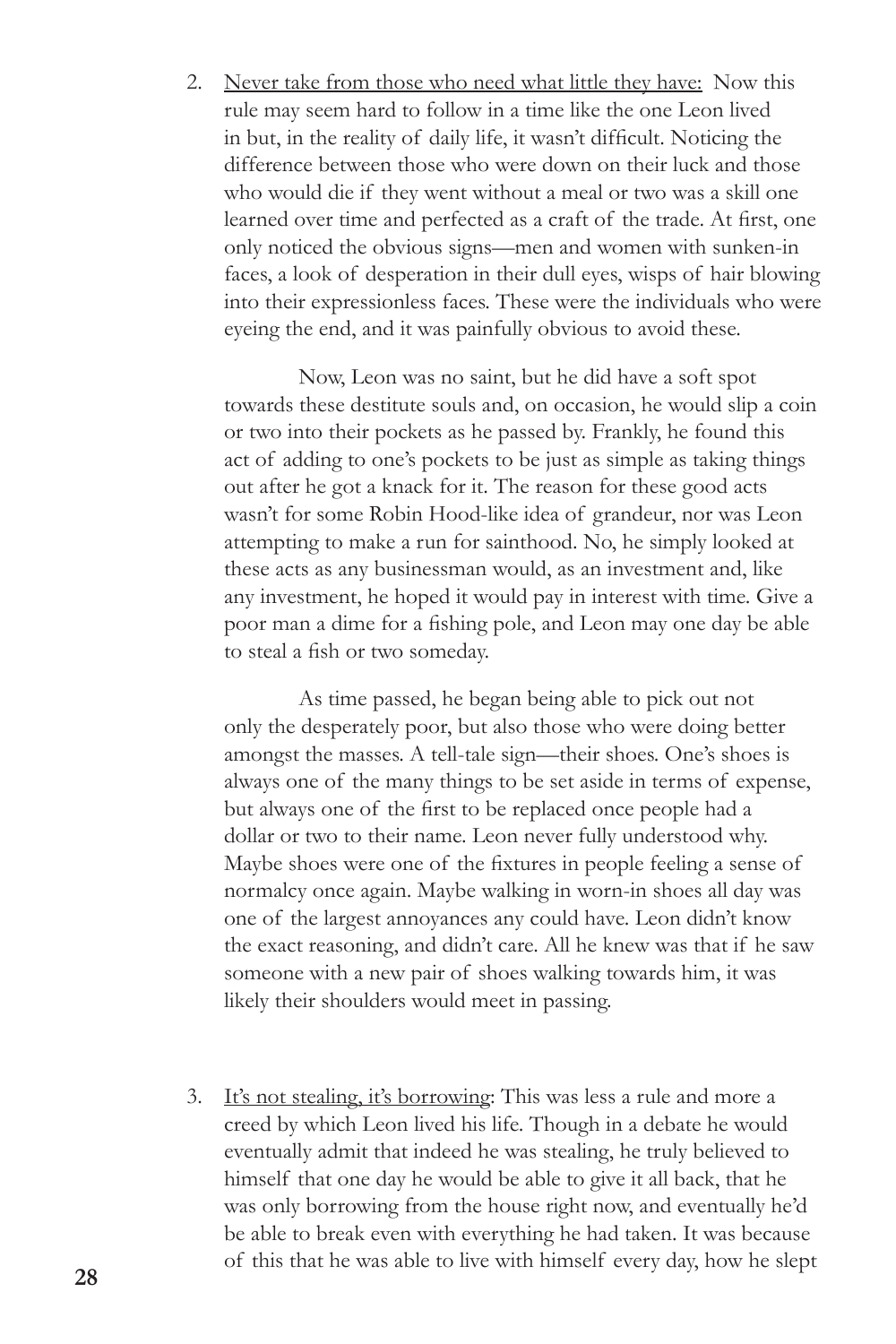with a clean conscience every night his eyes shut. He knew one day everything would be made right and he'd be able to end his life in balance, even though with everyday that passed, the debt he owed grew and grew. At times, Leon thought long and hard about if he'd ever truly be able to make things right, or if this was all just a lie he told himself to get through another day.

4. For God's sake, do not have a "character": If there was one aspect of the competition in his industry that truly caused frustration for Leon, it dealt with this final rule. Leon didn't know why, but for some reason, all the eccentric idiots seemed to flock to his line of work and did nothing but make fools of themselves. Tarnishing what was otherwise a respectable business.

They all wanted to be well-known for their acts, to be famous. The twits. If someone's walking down the street, which of the two would be the most logical to stand out: a man in casual dress and staring at his feet as they hit the pavement, or a tall man with a cane and maroon top-hat? Which are they likely to remember when describing to the authorities who had taken their pocket watch? Being famous does nothing but cause problems in the thieving trade, and wearing a fake eye patch, walking with a hobble, and having a fake arm isn't going to help anything but land you in jail quicker.

This was one of the largest reasons that Leon knew he was the best in the world. Anonymity was a sign of success, and the only person in the world who even knew of his existence was his protégé, Lucy. Having stolen for a lifetime and only having one soul to know of you speaks for one $\square$  s track record. And Leon $\square$  s was spotless.

For years, Leon had followed these rules to the tee, never questioning, never faulting, and he taught Peg to do much the same. It wasn't until today, when Peg had shown him her latest loot of the day that he knew he had to do something. For though she couldn't possibly have understood, she had no way of knowing what she had done, she had broken the most important rule of all. Leon knew he would have to set it right, to show her how important a simple possession like the one she held in her small hand could be. As she held it up to the golden sunlight, watching the way it glimmered in the window, he knew he would have to be the one to pay the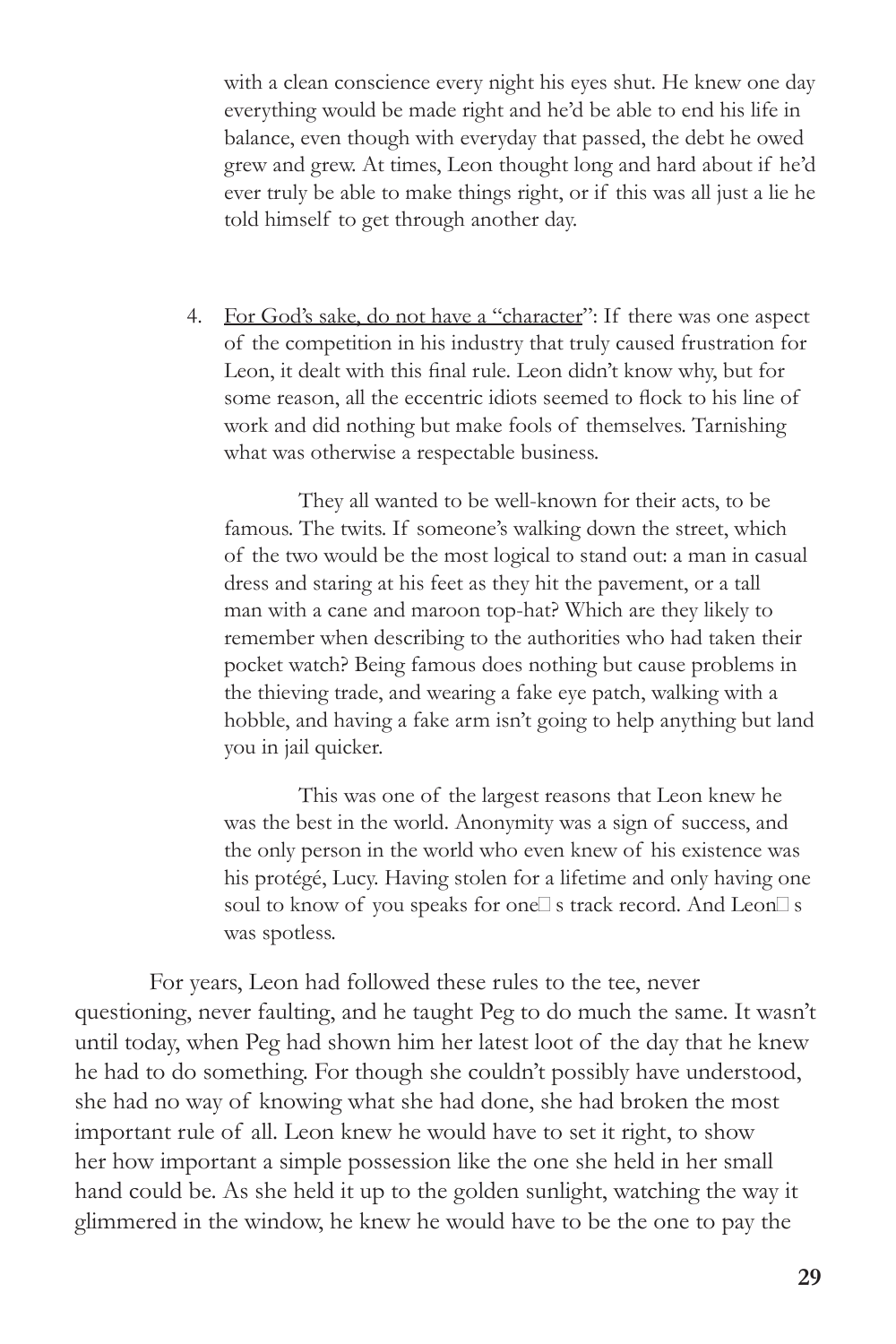price for her mistake.

\* \* \*

Relatively, it hadn't been that long since Leon had first met Peg and, from that first night, he knew she was something special. She was something he would want to protect, to take care of, and to teach for as long as he was able. Before, Leon had worked, traveled, and lived alone. He figured that lifestyle made for less people that could one day turn him in, and staying a free man was always the most important thing in his life. But the night he found Peg changed all that.

It had always been Leon's strategy to move from place to place, never stealing from one part of the city for too long. He knew if he stayed in one spot that eventually someone would mention to another that their change kept disappearing, the second person would agree to having had much the same feeling, and eventually a man-hunt would ensue of the change-lifter. Leon had long since decided to avoid this ordeal entirely and, once more, thanks to the environment, finding vacant places to sleep was never difficult. It seemed the city was filled with more empty apartments than anyone could ever stay in during a lifetime. After around a two week period, Leon would simply take with him what he chose and head out in search of a new abandoned roof to lay his head under.

It was on one of these nights, when Leon was in search of a new home that everything would change for him. It was a cold, January night, one where the wind sweeps up the snow from the pavement and twirls it through the streets like a fog slowly rolling through the town in waves. Leon had been without shelter for a day or so by that point and was happy to find a building with the front door ajar, the warmth from inside spilling out into the street, luring him in. Once he made his way in and closed the door behind him, allowing only a small number of flurries to follow in his wake, Leon began his usual routine when finding a new residence; he started making his way to the top floor. Leon had always had more luck finding empty rooms in the upper levels of buildings, so typically he started at the top, and slowly made his way down, floor by floor, until a room was found to his liking. As he made his way through the empty halls and framework of this building, he noticed how many of the doors were slightly ajar, many of them having small kicked-in holes in the corners. Turning his nose slightly to his surroundings, he knew he wouldn't stay here for more than a night, if possible. This was no home fit for a man like himself.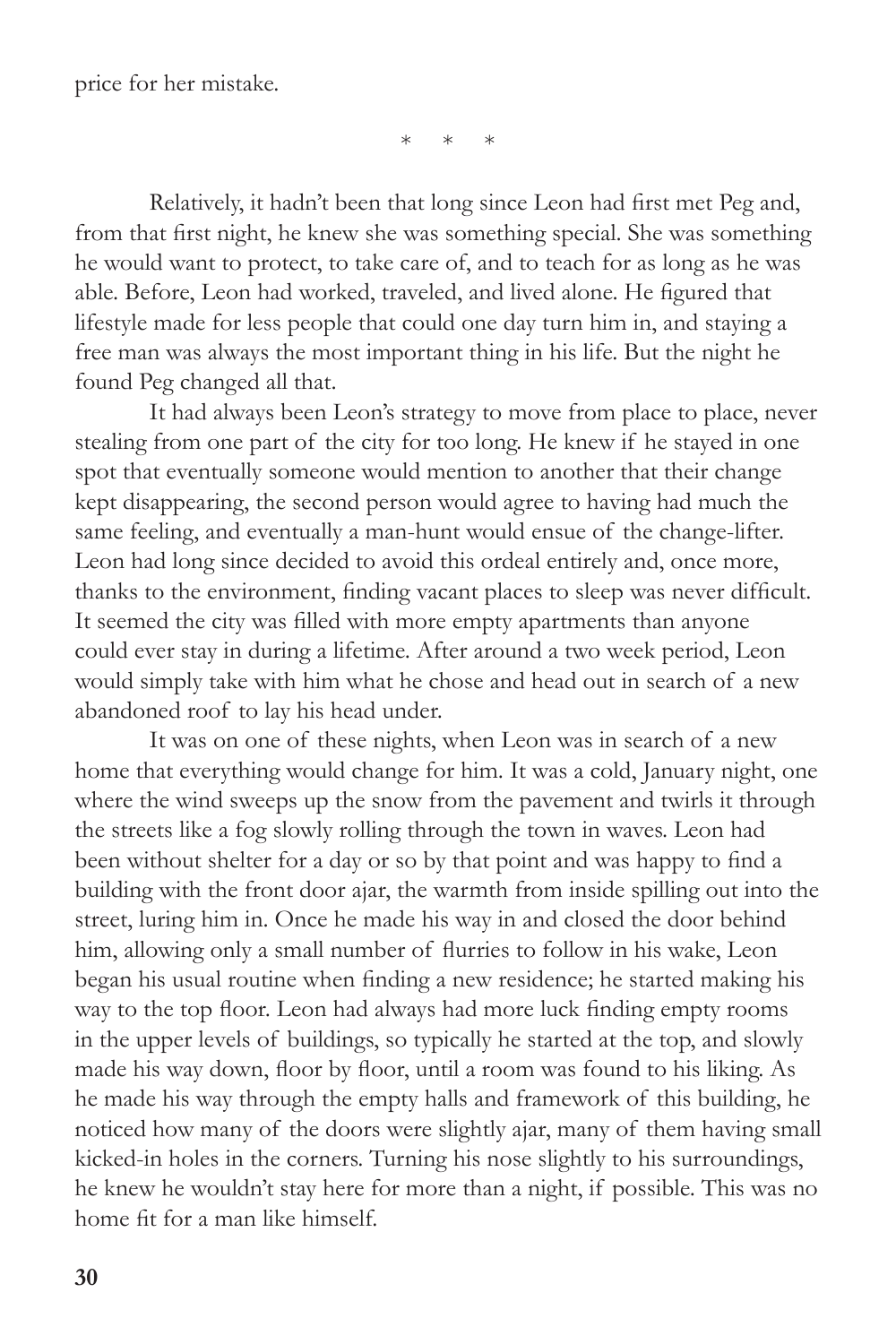Finally, reaching the top floor, Leon made his way through the narrow hallway, avoiding doors with small slants of light peeking out from under their frames, and giving slight nudges to see if any were ajar to those with only darkness showing. At the end of the L-shaped hallway, he came on a particularly scratched and worn-down wood door, which gave way with a loud creek as he touched it. Opening the door fully and stepping inside, he felt a cold chill escape its contents. With a heavy sigh, Leon knew it would have to do. Once inside, he shut the door behind him and inspected his surroundings.

Before him was a wide and spacious room that opened to the door, but it seemed to be the only one that lay in the flat. The room was entirely empty except for a small pile of rags in the far corner, shrouded by the darkly moonlit floor. There were no off-shooting rooms, no hallways, no closets, only a blank square room whose thin walls allowed in the winter cold beyond. Making his way across the room to the only window on the far wall, he felt the floor creak heavily under his feet, straining to hold his average frame as he crossed it. Indeed this would only be home for one night, he thought to himself. Within these dilapidated walls he would be lucky to find sleep.

While glancing out the cracked window to the street below, something caught his eye from the corner of the room. Something rustled from the pile of rags he had noticed before. Turning his attention to them, he took a step towards it, watching as one of the top sheets gave a slow drift closer to the wall it laid against. Presuming a rat or stray cat lay hidden, Leon took a few hard and loud steps with his heavy boots across the floor in the direction of the pile, hoping to scare its inhabitant away. Finding himself only a foot or two away from the pile, with no response to his actions, he was surprised to see that no animal surfaced. Instead, a frightened, shadowed figure raised its head, the dark eyes only truly visible in the moonlight, as they reflected a pale green back at him. It was a little child.

Not really knowing what to do, Leon stooped down to investigate, trying to squint in the darkness to see what this was that lay before him. At once, the adolescent sprang forth, shooting up from the rags as if they were aflame. Though to Leon's surprise, it didn't run, didn't attack, didn't scream. It merely clung around his low-hanging neck, and hung tight with those frail thin arms. It clung to him in desperation, in fear, in hope. Feeling soft sobs in his deep, heavy, wool coat, Leon instinctively wrapped his arms around the small child, shushing her shakes with his deep calming voice. His own thin arms didn't feel natural holding a child but, as the night wore on and her sobs subsided, she slept peacefully wrapped up against him, her small hand falling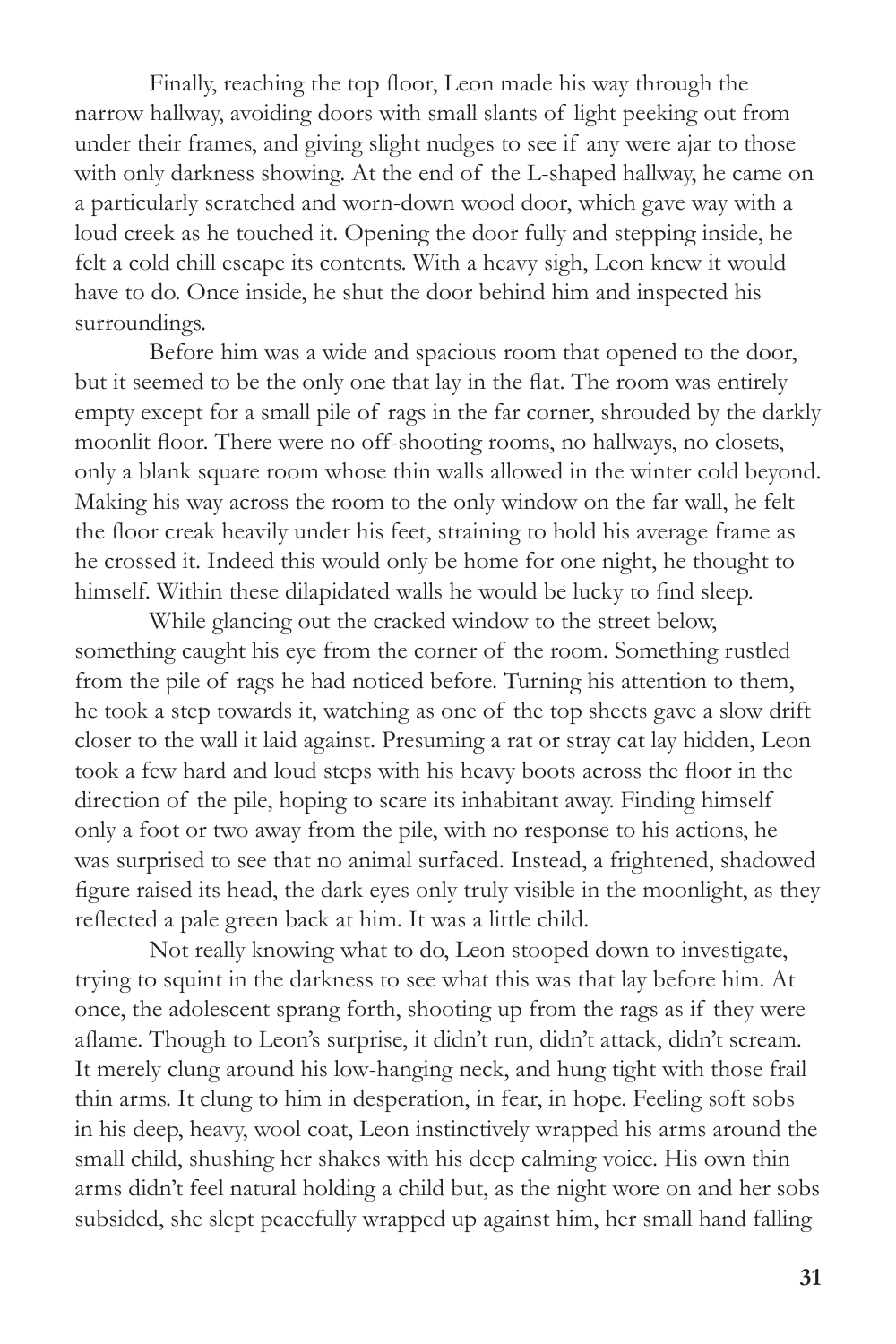restfully against his rough beard. He fell for her instantly that night, and in the months to come she would become the closest thing to family that Leon had had in years. It was then that Leon took in Peg and was then that the pair would together take the city of New York for every penny she held in her pockets.

For the first few days, Leon had waited, wanting to make sure the girl didn't have some family coming back to the little room for her. But after a week, he knew no one was coming. She was so quiet, so gentle, so hopelessly lost that Leon knew he had no choice but to take her in on his journeys through the city. When they first met, it seemed she knew nothing. She never spoke or did much of anything but follow at his back wherever he went. For a long time, he only referred to her as his *shadow* because she stayed so close to him always. She loved being called that very much, he remembered. Once he decided to formally adopt his little shadow and, since Leon figured her age to be around five, he decided this was as good a time as any to start her education. Someone had to teach her how the world worked, how to have a skill that would allow her a chance of success, and thieving was perfect for her—she was damn-near a prodigy.

She was so very small, and that was her greatest asset. Her little arms and hands were so skinny that it didn't take but two months before even he wasn't able to feel her reach into his pocket for a candy he kept for her. No one would ever suspect a small girl as harmless-looking as she to be the one to take their belongings. With her long dark hair and soft green eyes, she was able to reach into their lives and take a small portion of it back with her. Pieces so small, no one could think to remember them.

She was perfect. It was like working with a clean slate. She learned to talk, to live, to breathe through thievery. Her vocabulary only consisted of what was necessary for the craft, nothing more, nothing less. Through constant tutoring and guidance, it wasn't long before she was out on the streets as often as Leon, always following the rules, always keeping Leon's wise words in mind during those days. He didn't know why he chose to name her Peg, nor did he know why the name suited her as perfectly as it did. It was simple and beautiful, the kind of name you could easily fall in love with. Maybe that was why he named her as he had; it helped him love her all the more. Though it wasn't long, just over a year after that winter night, when Leon's love for the child would be put to the test.

For though he had always followed so blindly the rules that he had laid out for himself, getting another to do it, let alone a child, wasn't a task Leon had planned to be so difficult. And when the day came that she broke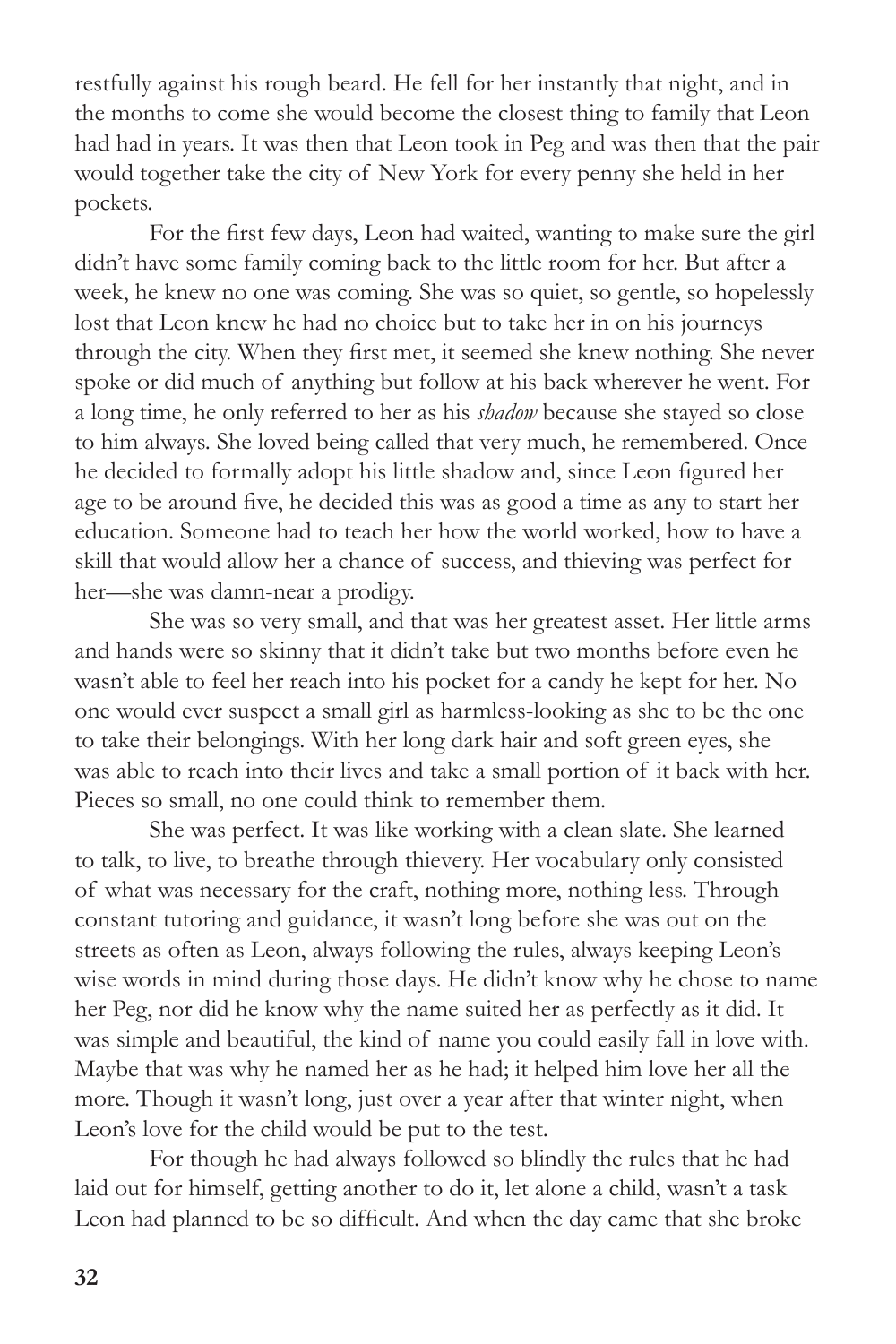one, nay not just any, but the cardinal rule, he knew he would have to set things right. He would have to sacrifice so she would learn their importance. In the end, he would have to give his freedom, his life of thievery that he loved so much so she would understand.

\* \* \*

Peg had arrived back from a day's worth of borrowing and, as was customary, she laid out all her finds for the two to look over. Today's loot was of the usual kind: some coins, a few crumpled up bills, a small silver fork she had likely taken from one of the neighboring stores. All were worth keeping, all acceptable as they fell into the rules. Leaning back against the cracked, white wall of the apartment they were staying in, Leon glanced out the window.

Through the dust which had gathered on the glass, he could see heavy dark clouds carrying across the sky. A blanket of them would likely snuff out the sunlight within the hour, ending what had been a warm, bright day outside. Standing in the waning light at the window, Peg redirected his attention.

"I saved the best for last, Mr. Leon. Wanna see?" Intrigued, Leon watched as the girl reached into the hem of her worn-out dress and held out her fist, holding the item tightly in her hand. Jiggling her clenched fist back and forth before him, hoping he would paw out like a cat seeing a toy, she smiled brightly before turning her wrist over and revealing the find. There in the palm of her hand it laid, the sunlight reflecting and dancing off the item, fluttering around the walls of the room.

Leon felt his heart fall into the pit of his stomach. His eyes blinked repeatedly, trying to focus, hoping that with each blink they would tell him something besides what was true. But each time they reopened, it was the same. The item lay plainly in her hand, softly touching her palm as she stood smiling broadly before him.

"Ain'ts it grand?" she asked, taking it with her other hand and holding it up to the light more. "Sure is tiny, but it's quite pretty isn't it? Sure we'll be able to gets a grand dollar for this one."

Leon's voice was caught in his throat. She didn't know what it was she had done. She couldn't have. There was no way she had any way of knowing the importance of the thing she held between her tiny fingers.

"Peg," he began in a calm voice, trying quickly in his mind to decide what to do. "Do you know what you've done? We can't keep this. We've got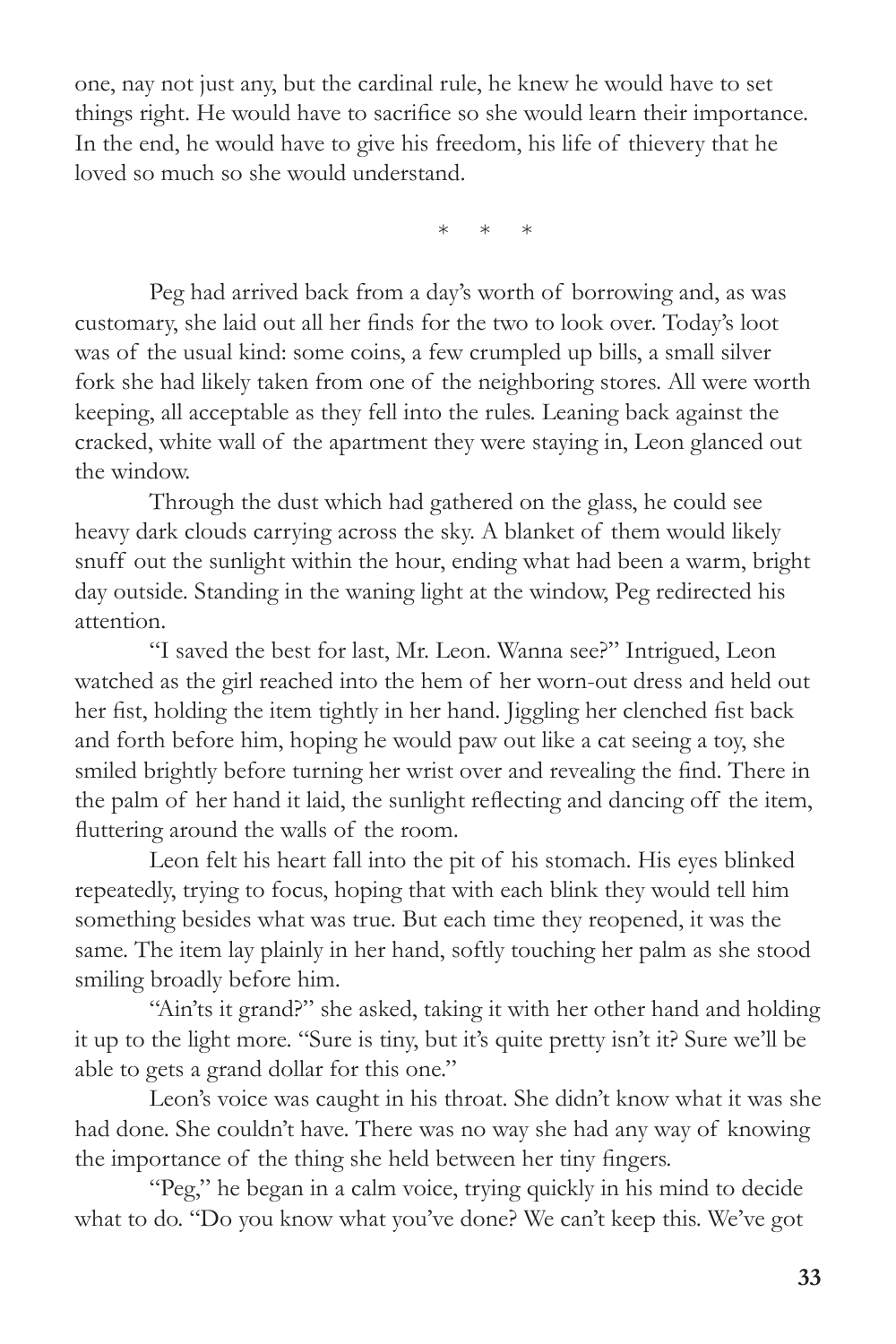to give it back. It goes against the rules."

Furrowing her brow, and drawing the item back from the sunlight into her hands, bringing them tightly into her chest, she scowled at him.

"No," she said stubbornly. "I founds it, I tooks it fair as can be, it's mine. I don't cares about the stupid rules, it's mine. What'll we do with it anyways? Just throws it away? We gots it now, may as well keeps it."

The words stung Leon. For him, what she said was equal to someone denouncing God before a priest. The rules were golden. They were his life. They were not to be questioned or passed over. He had to make her understand.

"Peg, we won't throw it away, and we can't keep it. Remember the first rule?" he reached out for her hand, taking hers in his. "Someone will miss this. People don't forget these kinds of things. We have to give it back."

"*Gives it back?"* Peg repeated the words, her eyes squinting, struggling to understand. "Whats you mean *gives it back*?"

"We have to *return* it Peg, we gotta repay what we've taken."

Seeing that her face was still contorted, showing confusion, Leon realized his follies. He had taught her well to be a thief, too well in fact. All her young mind understood was to *steal*, to take what was others and make it her own. He hadn't ever bothered to teach her how to return, how to give away. He never said that these things meant more than money or food for the two of them. Taking his hand to his forehead he shook his head in disgust with himself. He had failed her. She knew nothing outside of how to take. She wasn't borrowing, wasn't following the rules. She was *stealing*.

"How can I make you understand?" he murmured to himself. "We have to give it back Peg. We gotta..." he couldn't find the words to teach her, "We gotta *un*-thieve it."

"Un-thieve it?" she said, pulling her head back at Leon's words, making a face as if she had smelled some terrible stench. "You mean puts it back in their pockets, like you do them poor folks?"

"Yes," Leon rolled back his head in alleviation that he had found a way to make her understand. "You see? This breaks the rules. We gotta make it right, otherwise we'll get caught. Otherwise we're just *stealing* Peg."

At the mention of the word, she outstretched her arms and pushed the small possession into Leon's care. Her eyes wide at the realization of what she was being accused of. "No-no, Mr. Leon, no! I didn't steals, honest! I just, I don't know. I'm sorry! We borrow, don't steal. Make it right! Make it right!"

Taking it from her small hands, Leon tucked the item safely into his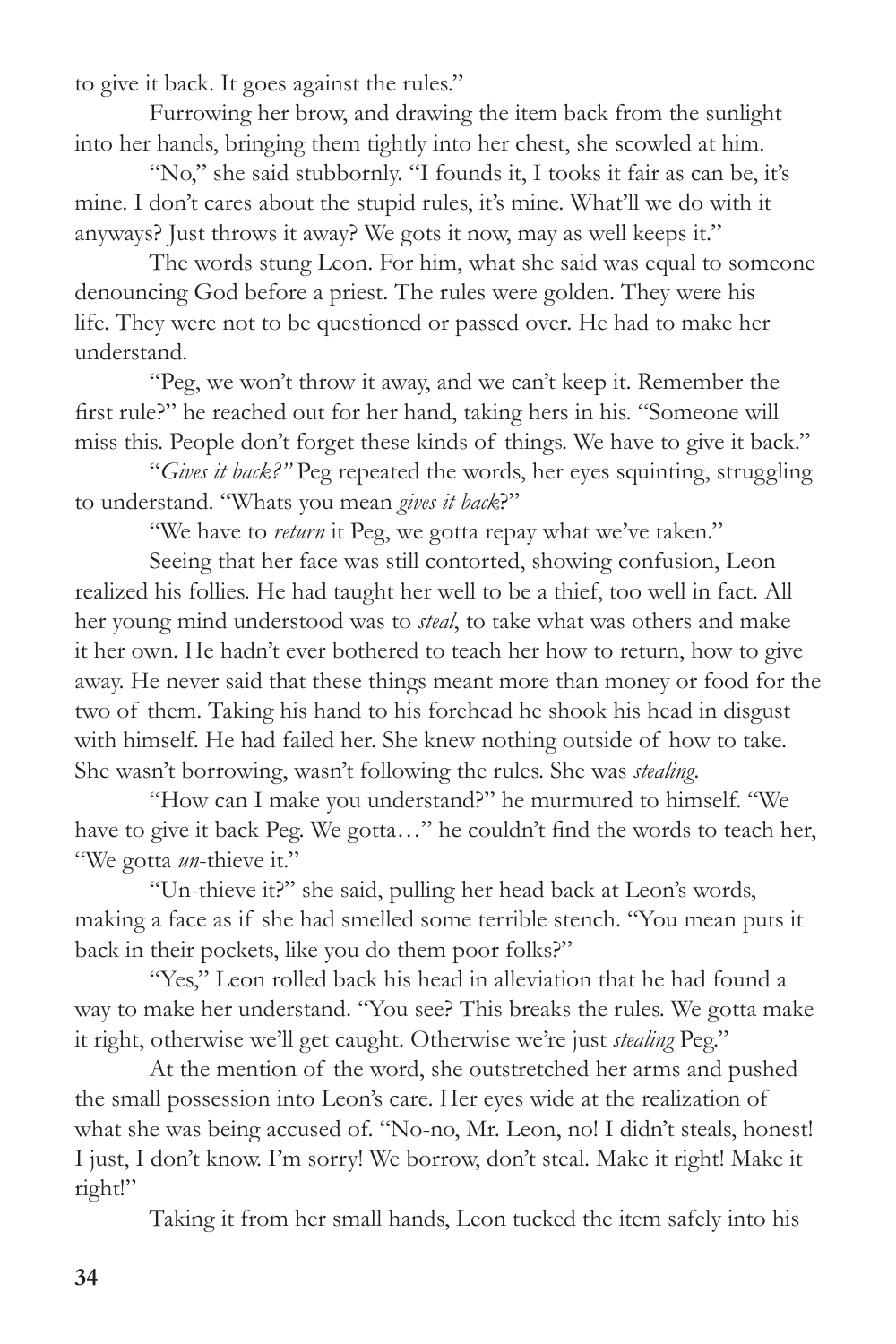pocket before gently patting his hand to the top of her head. Against the window, he could hear the soft tapping of rain as it began to fall outside. Likely any moment a downpour would start.

"It's okay. We know the difference, don't we? And that's what's important. We'll go make it right, we'll go right now. Now, where did you get this?"

"From a man on the street just outside, just outside the door."

"Good, good," he stood and she followed. "Now when we get out there, I'll keep a look-out for them. You follow, but don't stay too close. Okay, you can't be at my side, not now."

"I'll be shadow again," she replied, as she struggled through a smile behind trembling lips.

"That's good," he said softly, looking into her loving, tear-filled green eyes once more, trying to stay stern in his words. "No matter what happens though, you stay back. You have to stay back from me when we un-thieve this. No questions."

Nodding that she understood, the pair made their way down the winding steps of their building to the street below where showers of rain from above had already begun drenching the still-crowded street. Knowing that Peg would have no problem staying at his back, he took no notice of her as he began running through the crowds, searching for a sign of the man she had stolen from. He knew once he found him he would know it. He only hoped he would have the chance to undo what she had done.

The rain was falling in thick sheets down on the concrete, forming dim outlines of the city-goers as they walked beneath it. His face dripping with desperation, Leon searched hard up and down the street, knowing that somewhere a man would be searching with the same intensity he was; a hunt for his lost possession, for his lost memories.

Just as he began to fear that there was no hope, just as he began to give up on a search for one man in the midst of a city, he saw him, though it wasn't a relief he felt when gazing upon the man. It was despair. For it seemed that of which he had always taken for granted was about to be gone forever. His circumstances, his surroundings, his good fortune were nowhere to be found. From where he stood across the street, Leon could see the man's face, frantic and dire; to his side, a young woman confused at the words she heard the man speak; and before him, a man wearing a black coat, black pants, black gloves, and dark, wide-brimmed hat. And though he couldn't see it through his turned back, Leon knew a gold badge stuck to the other side of the man's chest. These men had little tolerance of men like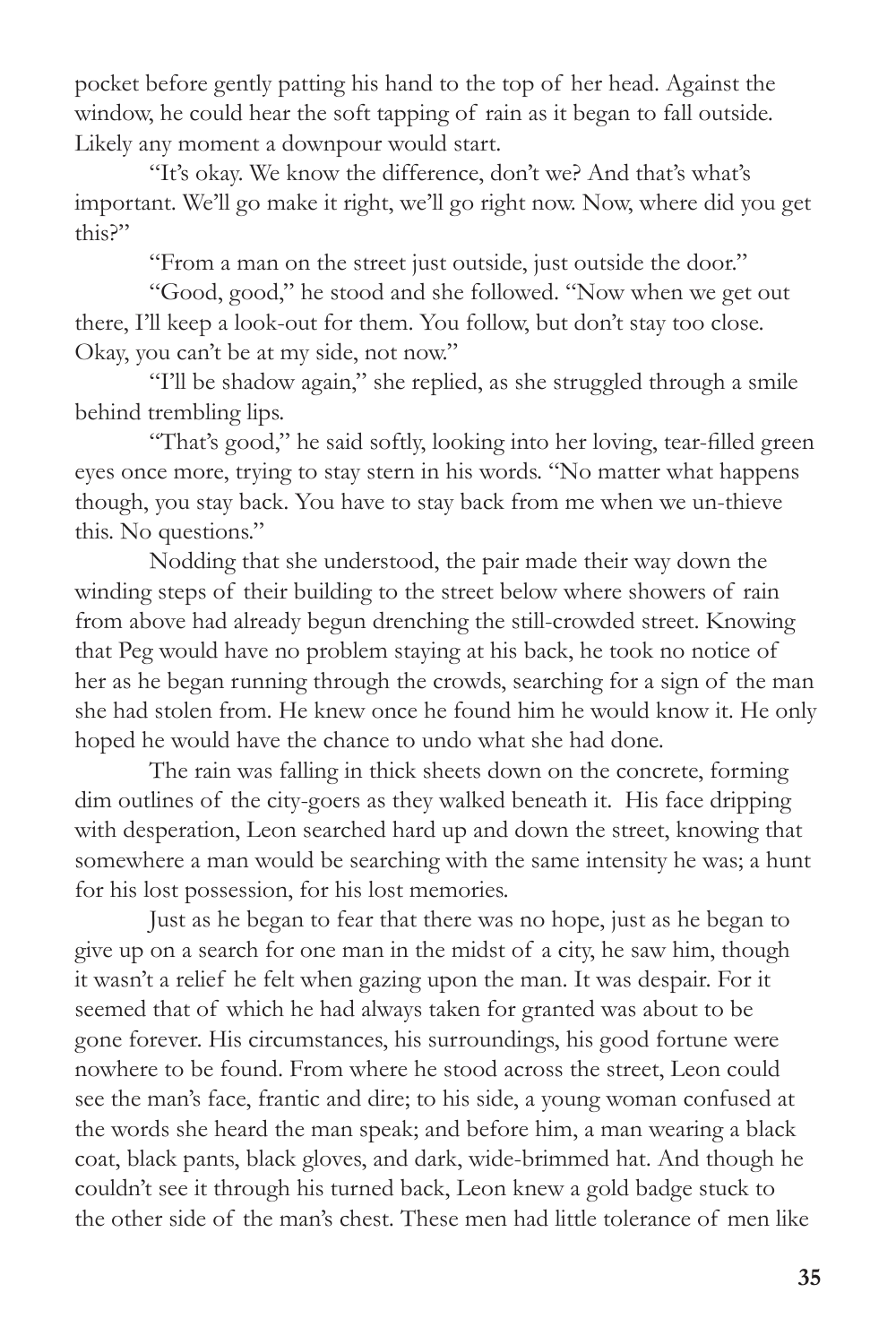Leon in times like this. He knew this may be the end.

Not wanting to talk himself out of what he had to do, he rushed across the street, each step causing an explosion of water to come up from the flooding at his feet. As he neared, through the rush of the rain he could make out what the man was saying, and instantly knew it was him.

"It's, well….it's small. It's a…," he stumbled, trying to find the words, "It's very important." He spoke as a man at his wits-end, a man who was in dire need of a miracle.

"Well, sir, you're going to have to be more specific. I can't help you recover the item if you don't say what it is. Just tell me."

"Just tell him, Tom," spoke the woman, still bearing a look of confusion. "Why won't you just say what was lost?"

"I-I just can't," the man spoke through gritted teeth to the woman over his shoulder before leaning in to the officer. Leon, who was just at the officer's back, was able to overhear him mouth, "*It's a surprise*."

There was no doubt in Leon's mind. No doubt that this was the man, and that this was what he had to do. Glancing one last time over his shoulder, he saw Peg running through the rain, trying to keep up, watching each step with care as she made her way through the flooded street. For a moment, their eyes met, and Leon gave her one last warm smile, a last moment of love with his little Peg. He then turned to the trio and spoke bluntly and truthfully.

"Sirs, madam, I believe I can be of some help." The three turned their eyes to him, and through a pounding heart he pulled out the item from his coat pocket, holding it out in the rain. Overjoyed, the man reached slowly out and took it, a look of unending thanks and warmth in his eyes. The woman, now understanding, her eyes lighting up, spread a smile across her face, as she brought her hands flatly together in front of her mouth. Her face quickly turned pink, as tears rimmed the edges of her eyes. He watched the man slide the item, a small golden ring, onto her finger.

It had been returned, it had been done. He had returned the chance for love to the two. He had given back what should never, what could never be taken.

"Explain yourself!" bellowed the clean-faced officer, whose steely blue eyes were glaring into Leon's. Knowing he wouldn't lie, not now, not in a time like this, Leon spoke.

"Well, we didn't mean to steal it, but-"

Suddenly, the words from his mouth stopped. He felt the hard strike of the officer's club at the side of his head. Leon felt himself fall, and heavily land on his side against the hard ground. As he lay in the rain